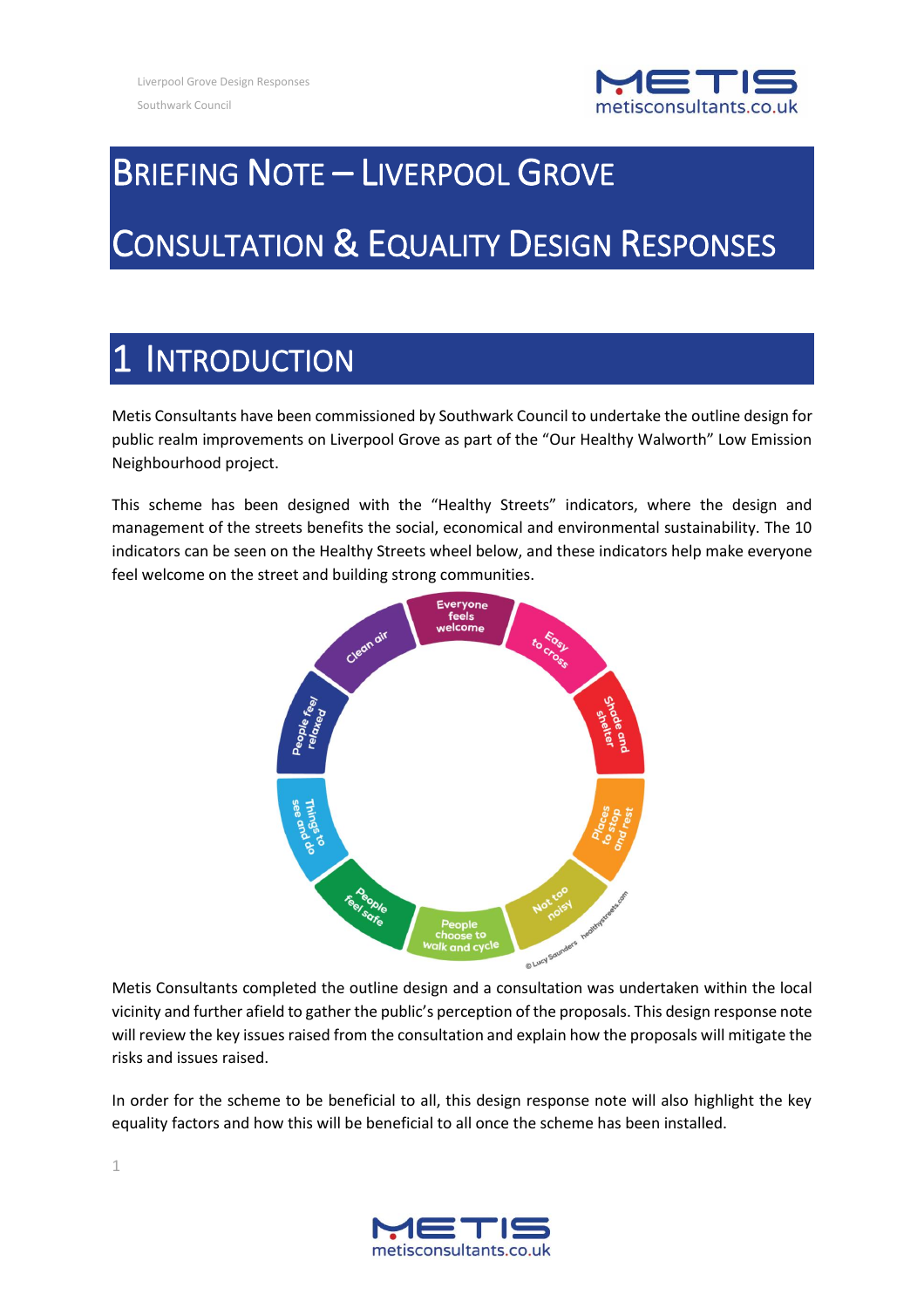

## **1.1 Consultation Responses**

The consultation was undertaken by Southwark Council in November 2021, with both on site meetings and a virtual meeting option, as well as means for feedback forms to be completed for residents, users and any other interested parties.

The main discussion points highlighted from the consultation were:

- Increase of anti-social behaviour
- Bad for businesses
- Motorbike, moped, e-moped and cyclists

The proposal has been designed to mitigate the risks and be as beneficial to the local residents and users as possible.

#### 1.1.1 Increase of Anti-Social Behaviour

There is concern from residents and users that anti-social behaviour along the street could increase, especially with regards to people loitering in the area.

With the closure of the carriageway to the majority of vehicles, additional seating and open spaces are being proposed within Liverpool Grove. The provision of open space should act to deter any loitering and chance for any anti-social behaviour as the street has been designed to have clear sight lines with no places to be hidden from view. The benches have been spaced to prevent large groups all sitting down together. The provision of smaller sized benches allows for more isolated groups to socialise in reduced numbers.

A street lighting design will be undertaken to ensure there is constant luminosity during nightfall creating an open, welcoming feel to the street.

Anti-social behaviour will be deterred through the use of CCTV surveillance cameras to act as a measure as well an increased passive surveillance through the members of public actively using the street. The closure from vehicles should lead to more pedestrians utilising the street and therefore with a higher footfall, there is a reduced risk of anti-social behaviour occurring.

Other proposals as part of the scheme include the planting within the rain gardens. This is proposed to be low level and low density to prevent them being utilised as hiding places for anti-social behavioural activities.

#### 1.1.2 Bad for local businesses

Negative comments from the consultation included that it would not be beneficial for local businesses. This is due to the loss of parking, loading and other factors.

Several businesses in the vicinity require Liverpool Grove for loading/unloading goods for their business. This outline design has proposed a loading bay within Liverpool Grove that would be utilised through the use of Automatic Number Plate Recognition (ANPR) cameras. Local businesses will be able to register their vehicles to use the loading. Outside of this proposal, there are options to look at new loading bay's local to the area and on other side streets.

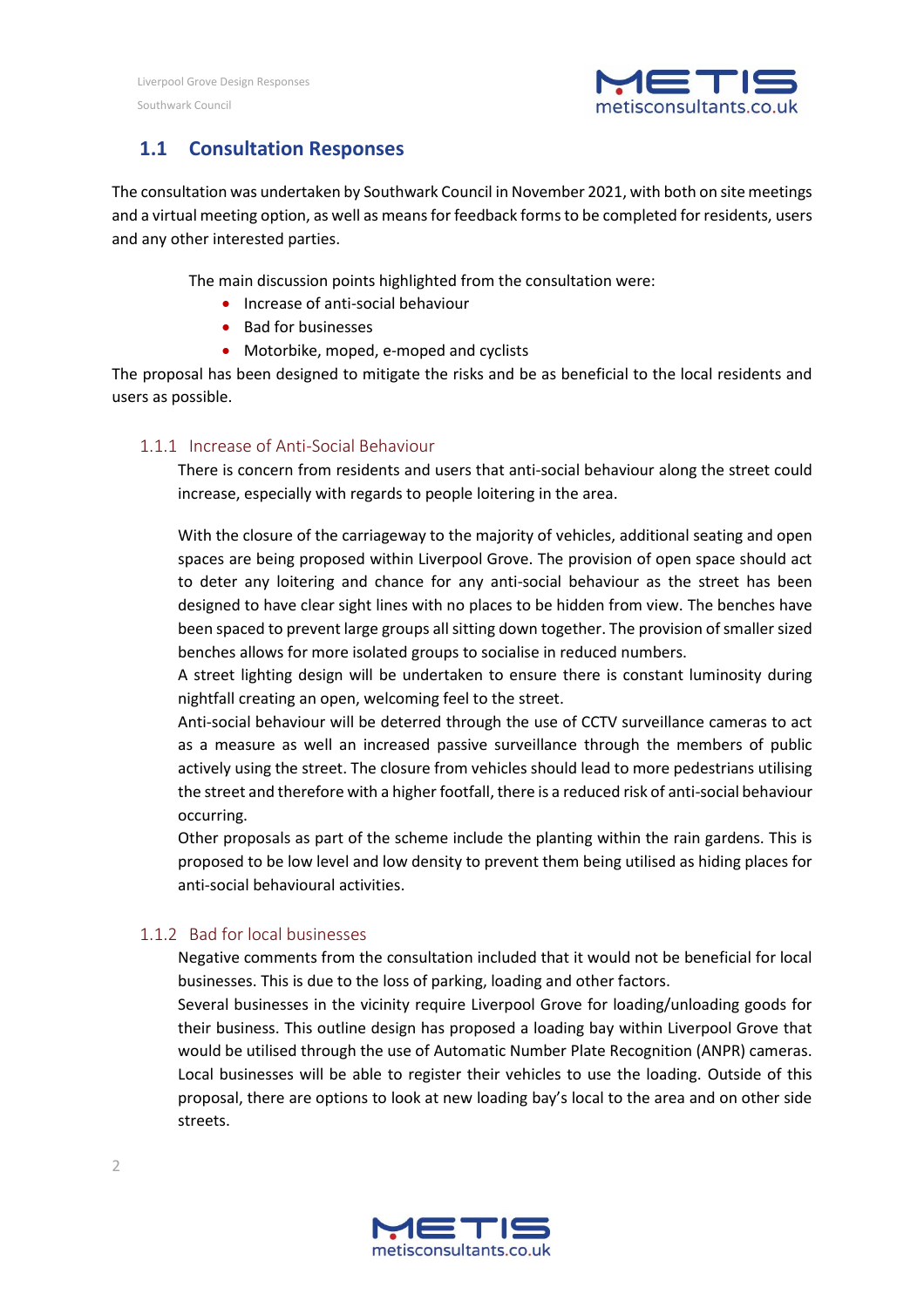

The loss of parking is part of the Southwark future plan to reduce parking within the Borough. This issue is being looked at internally within Southwark Council to determine the impact and look at mitigation measures.

This scheme will benefit Liverpool Grove and Walworth Road businesses by providing an area where local residents and users could socially come together and spend time there, thus being more likely to spend money within the local community, including the many cafés and shops that are along Walworth Road.

#### 1.1.3 Motorbikes, mopeds, e-mopeds and cyclists.

The consultation raised that there was concern from users and residents that even though the carriageway is closed, it would still be utilised by the above vehicles as a short cut through to Portland Street. Already, even with the current closure it has been observed motorcyclist and moped users utilising it.

The paving on Liverpool Grove has been proposed with porphyry setts which will be installed with an upstand. These will act as a deterrent for vehicles to utilise Liverpool Grove as a short cut, as the aim of these is to make it an unpleasant journey, especially when travelling at speed. The setts will be installed to act as a deterrent, but still not be a trip hazard and wheelchair and pram accessible.

The installation of the ANPR camera would also act as a deterrent to prevent motorbikes and mopeds from driving through Liverpool Grove.

The very nature of the Liverpool Grove is to be pedestrian focused. With the current design it is meant to have the feeling of a space designed for pedestrians. This would be another factor for the prevention of powered two wheeled users on Liverpool Grove as it would not feel like a traditional carriageway, unlike the current arrangement.

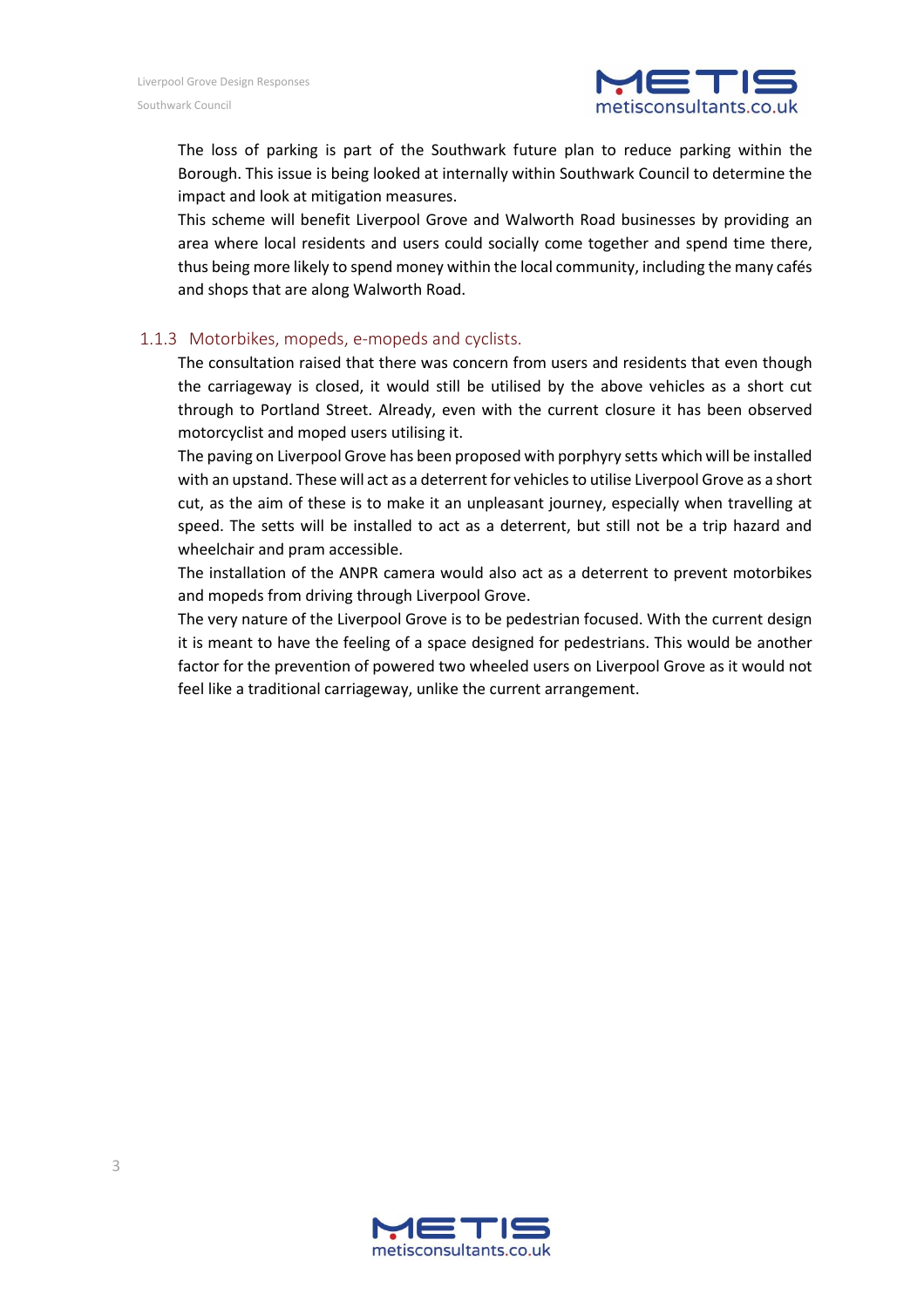

## **1.2 Equality Impact**

This section of the design response note will undertake a review of the key risks associated with accessibility of the scheme and how it impacts any groups or users in particular.

#### 1.2.1 Age Profile

All age groups will benefit greatly from the implementation of the scheme as the reduction of vehicles through Liverpool Grove allows the full extent to be pedestrianised and provide a surface for them to navigate.

#### **School-Aged Children**

Children's independence is often limited due to concerns around traffic safety, so children in particular may benefit from greater freedom to play and socialise within Liverpool Grove. Reduction of vehicles and pedestrianisation of the street will also have added health benefits through cleaner air and reduced street noise.

#### **Older People**

Walking is the most frequent mode of transport for older people. Increased pedestrianisation space and reduced vehicles will positively impact local people who live on and near Liverpool Grove. The introduction of benches allows places for users to stop and rest, and spaces to socialise , these are both Healthy Streets key Indicators.

#### 1.2.2 Disability Profile

All disability groups will benefit from the proposals on Liverpool Grove. The full extent of Liverpool Grove will be accessible with wheelchairs users and others with accessibility requirements. The provision of flush kerbing mitigates the risk of trip hazards for vulnerable users. The existing arrangement at Liverpool Grove is not wheelchair friendly, with lighting columns and other impediments within the footway. This proposal will allow a continuous footway from Walworth Road to Portland Street.

The pedestrianisation of the main boulevard of Liverpool Grove will benefit the visually impaired as they will be able to navigate the whole boulevard. The provision of rain gardens, bins, cycle racks etc are all to the edges on both sides, allowing the central boulevard area and existing footway areas to be free of obstruction.

At the northern extent of the scheme; measures will be reviewed to ensure visually impaired users are aware they still have priority and they will have access to the footways as required at the scheme extents. This will be provided through the use of tactile paving or other measures determined in detailed design.

This will ensure that all disabled users are aware that this scheme allows a continuous footway from Walworth Road to Portland Street.